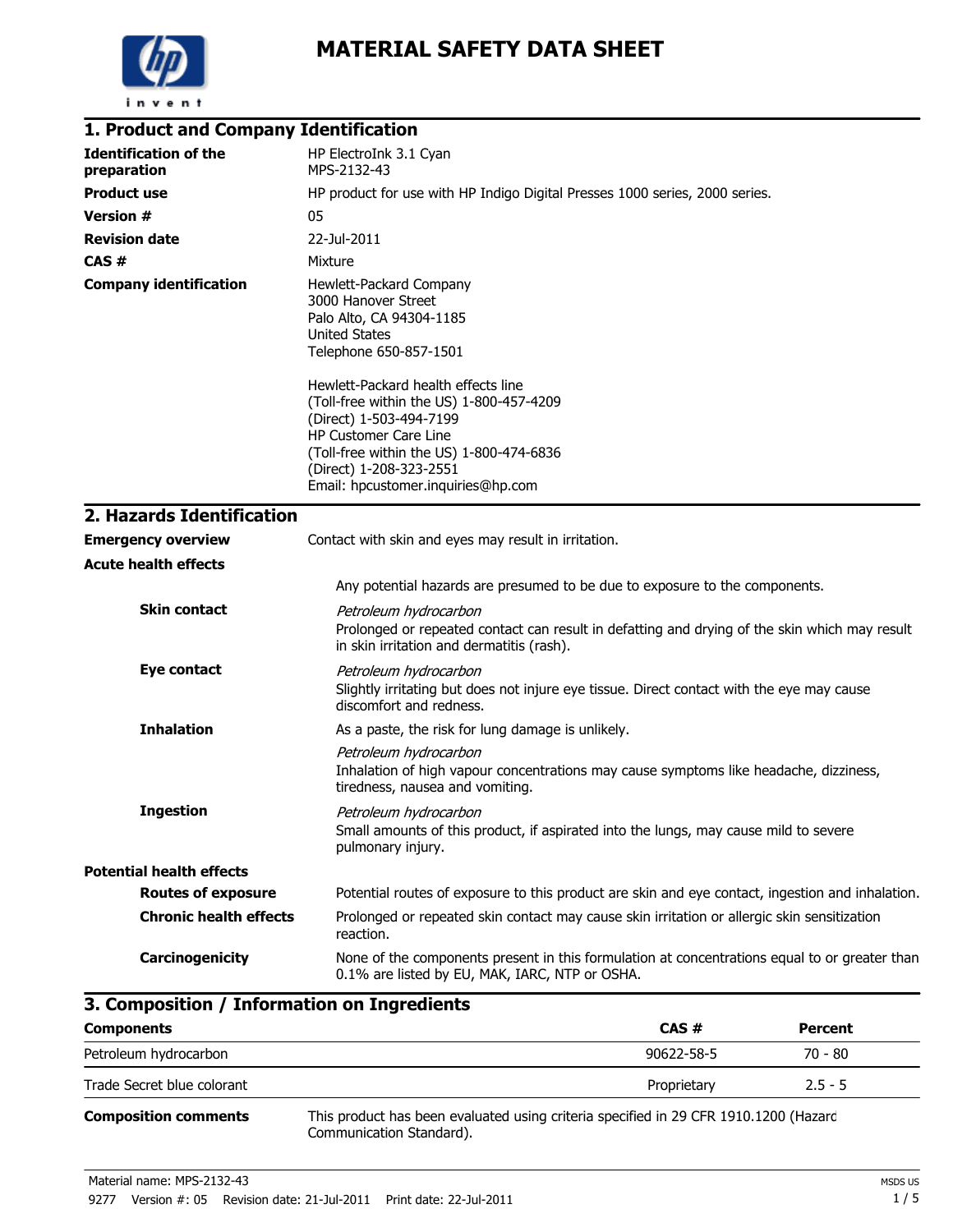#### **4. First Aid Measures**

| <b>First aid procedures</b> |                                                                                                                                                                                                                                         |
|-----------------------------|-----------------------------------------------------------------------------------------------------------------------------------------------------------------------------------------------------------------------------------------|
| Eye contact                 | Do not rub eyes. Immediately flush with large amounts of clean, warm water (low pressure) for at<br>least 15 minutes or until particles are removed. If irritation persists get medical attention.<br>Do not apply neutralizing agents. |
| <b>Skin contact</b>         | Wash affected areas thoroughly with mild soap and water. Get medical attention if irritation<br>develops or persists.                                                                                                                   |
| <b>Inhalation</b>           | If overcome by vapor, remove person from exposure to fresh air. If breathing is difficult, give<br>oxygen. If symptoms persist, get medical attention.                                                                                  |
| <b>Ingestion</b>            | Do not induce vomiting. Never give anything by mouth to an unconscious person.<br>If ingestion of a large amount does occur, seek medical attention.                                                                                    |

### **5. Fire Fighting Measures**

| <b>Extinguishing media</b> |  |
|----------------------------|--|
|----------------------------|--|

| <b>LAGRANDING MCAIG</b>                                            |                                                                                                                     |
|--------------------------------------------------------------------|---------------------------------------------------------------------------------------------------------------------|
| Suitable extinguishing<br>media                                    | Suitable extinguishing media: Dry chemical, CO2, water spray or regular foam.                                       |
| Unsuitable extinguishing<br>media                                  | None known.                                                                                                         |
| <b>Protection of firefighters</b>                                  |                                                                                                                     |
| <b>Specific hazards arising</b><br>from the chemical               | None known.                                                                                                         |
| <b>Protective equipment</b><br>and precautions for<br>firefighters | Move containers from fire area if you can do it without risk.<br>Evacuate area and fight fire from a safe distance. |
| <b>Hazardous combustion</b><br>products                            | Refer to section 10.                                                                                                |
| <b>6. Accidental Release Measures</b>                              |                                                                                                                     |
| <b>Personal precautions</b>                                        | Wear appropriate personal protective equipment.                                                                     |
| <b>Environmental precautions</b>                                   | Do not let product enter drains. Do not flush into surface water or sanitary sewer system.                          |

|                         | Soak up with inert absorbent material. Slowly vacuum or sweep the material into a bag or other<br>sealed container.<br>Dispose of in compliance with federal, state, and local regulations.<br>See also section 13 Disposal considerations. |
|-------------------------|---------------------------------------------------------------------------------------------------------------------------------------------------------------------------------------------------------------------------------------------|
| 7. Handling and Storage |                                                                                                                                                                                                                                             |
| <b>Handling</b>         | Avoid prolonged or repeated skin contact with this material. Avoid contact with skin, eyes and<br>clothing.                                                                                                                                 |
|                         | Keep away from open flames, hot surfaces and sources of ignition. Take precautionary measures<br>against static discharges.                                                                                                                 |
| <b>Storage</b>          | Keep away from excessive heat or cold. Store in a cool and shaded area. Do not store in direct<br>sunlight.                                                                                                                                 |

**Other information** In case of large spills, follow all facility emergency response procedures.

### **8. Exposure Controls / Personal Protection**

| <b>Exposure guidelines</b>               | Manufacturer recommended exposure limit based on petroleum hydrocarbon at > 75%. TWA =<br>171ppm (1200 mg/m3). |
|------------------------------------------|----------------------------------------------------------------------------------------------------------------|
| <b>Engineering controls</b>              | Use in a well ventilated area.                                                                                 |
| <b>Personal protective equipment</b>     |                                                                                                                |
| <b>General hygiene</b><br>considerations | Handle in accordance with good industrial hygiene and safety practice.                                         |
| General                                  | Use personal protective equipment to minimize exposure to skin and eye.                                        |
| 9. Physical & Chemical Properties        |                                                                                                                |
|                                          |                                                                                                                |

Appearance Paste **Color** Cyan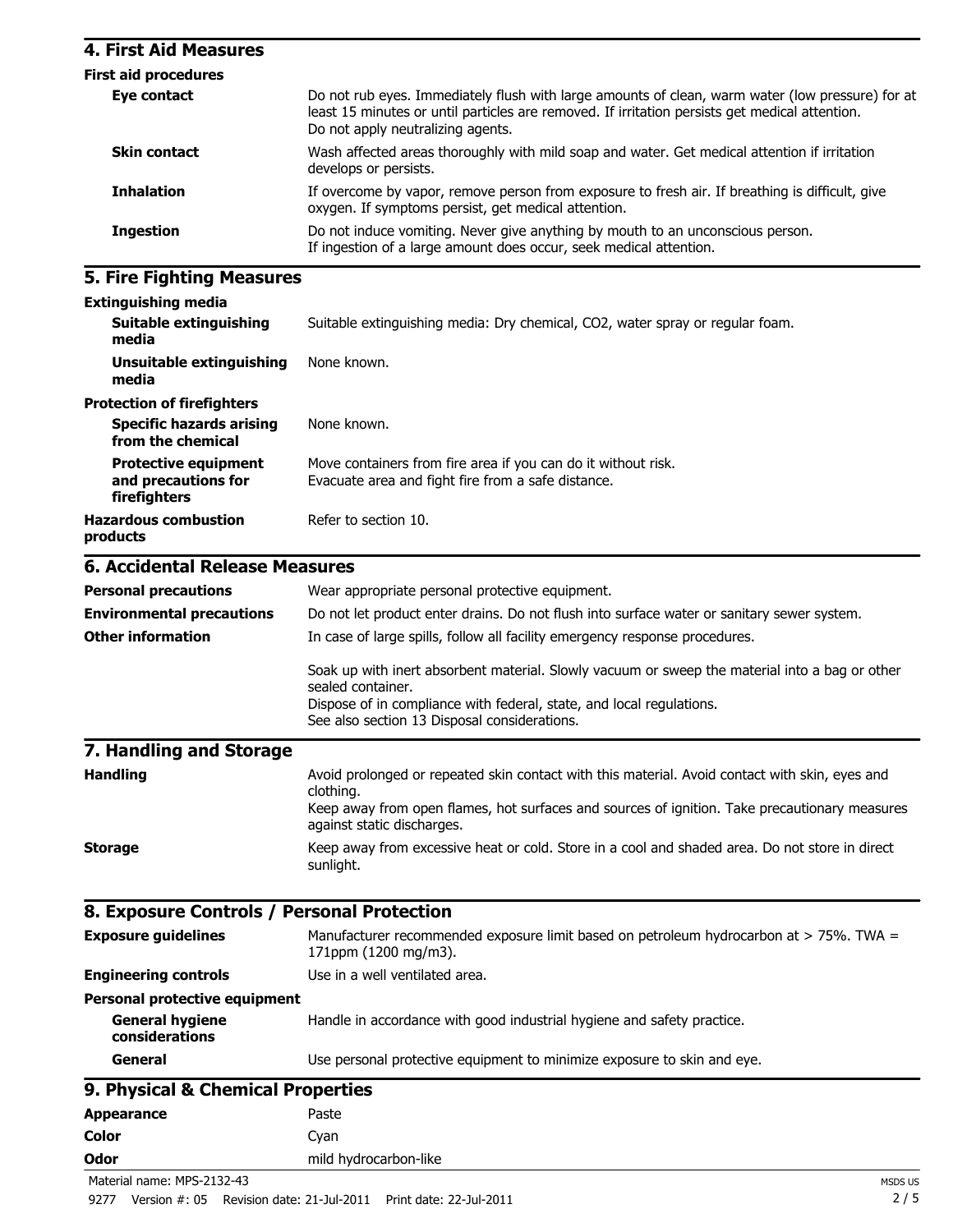| <b>Odor threshold</b>                                                  | Not available.                                                                                                      |
|------------------------------------------------------------------------|---------------------------------------------------------------------------------------------------------------------|
| <b>Physical state</b>                                                  | Solid                                                                                                               |
| Form                                                                   | Not available.                                                                                                      |
| рH                                                                     | Not available.                                                                                                      |
| <b>Melting point</b>                                                   | Not available.                                                                                                      |
| <b>Freezing point</b>                                                  | Not available.                                                                                                      |
| <b>Boiling point</b>                                                   | 370.4 °F (188 °C) (based on petroleum hydrocarbon)                                                                  |
| <b>Flash point</b>                                                     | 147.2 °F (64 °C) Pensky-Martens Closed Cup (based on petroleum hydrocarbon)                                         |
| <b>Evaporation rate</b>                                                | Not available.                                                                                                      |
| Flammability limits in air,<br>upper, % by volume                      | Not available.                                                                                                      |
| Flammability limits in air,<br>lower, % by volume                      | Not available.                                                                                                      |
| <b>Vapor pressure</b>                                                  | Not available.                                                                                                      |
| <b>Vapor density</b>                                                   | Not available.                                                                                                      |
| <b>Specific gravity</b>                                                | 0.839                                                                                                               |
| <b>Relative density</b>                                                | Not available.                                                                                                      |
| <b>Solubility (water)</b>                                              | Not soluble                                                                                                         |
| <b>Auto-ignition temperature</b>                                       | 392 °F (200 °C) (based on petroleum hydrocarbon)                                                                    |
| <b>Decomposition temperature</b>                                       | Not available.                                                                                                      |
| <b>VOC</b>                                                             | 630 g/L                                                                                                             |
| 10. Chemical Stability & Reactivity Information                        |                                                                                                                     |
| <b>Chemical stability</b>                                              | Stable under recommended storage conditions.                                                                        |
| <b>Incompatible materials</b>                                          | This product may react with strong oxidizing agents.                                                                |
| <b>Hazardous decomposition</b><br>products                             | Upon decomposition, this product emits carbon monoxide, carbon dioxide and/or low molecular<br>weight hydrocarbons. |
| <b>Possibility of hazardous</b><br>reactions                           | Will not occur.                                                                                                     |
| 11. Toxicological Information                                          |                                                                                                                     |
| <b>Toxicological information</b>                                       | Refer to Section 2 for potential health effects and Section 4 for first aid measures.                               |
| Serious eye damage/eye<br>irritation                                   | Not available.                                                                                                      |
| <b>Further information</b>                                             | The ink formulation has not been tested.                                                                            |
| 12. Ecological Information                                             |                                                                                                                     |
| <b>Aquatic toxicity</b>                                                | This product has not been tested for ecological effects.                                                            |
| <b>Persistence and degradability</b>                                   | Not available.                                                                                                      |
| <b>13. Disposal Considerations</b>                                     |                                                                                                                     |
| <b>Disposal instructions</b>                                           | Dispose of in compliance with federal, state, and local regulations.                                                |
| <b>14. Transport Information</b>                                       |                                                                                                                     |
| <b>Further information</b>                                             | Not a dangerous good under DOT, IATA, ADR, IMDG, or RID.                                                            |
| DOT                                                                    |                                                                                                                     |
| Not regulated as dangerous goods.                                      |                                                                                                                     |
| <b>IATA</b>                                                            |                                                                                                                     |
| <b>Basic shipping requirements:</b>                                    |                                                                                                                     |
| <b>Proper shipping name</b><br><b>Hazard class</b><br><b>UN number</b> | Not applicable<br>Not applicable<br>none                                                                            |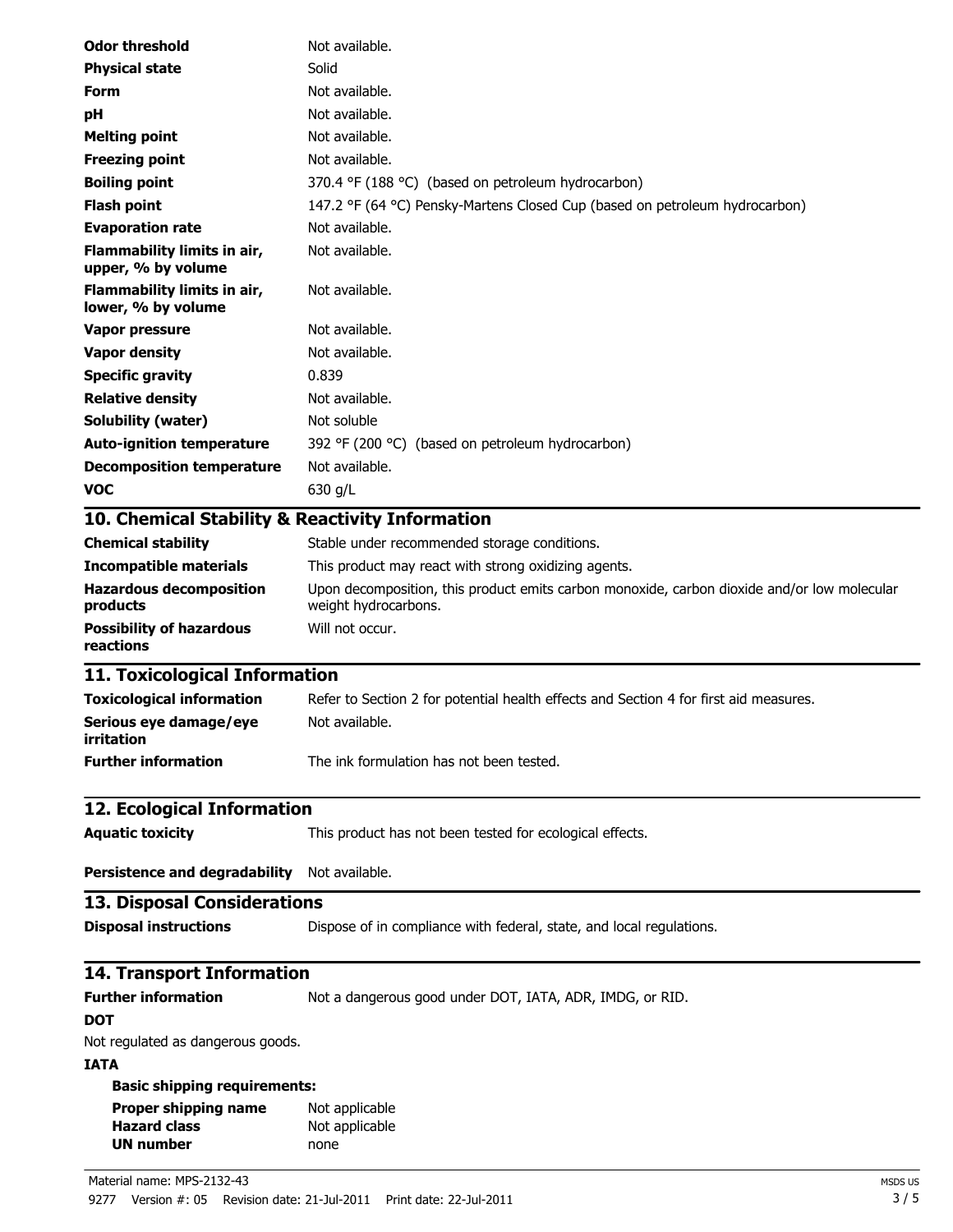| <b>Packing group</b><br><b>Additional information:</b>                          | none                                                                                                                                                                                                                                                                                                                                                                                                                                                                                                                                                           |
|---------------------------------------------------------------------------------|----------------------------------------------------------------------------------------------------------------------------------------------------------------------------------------------------------------------------------------------------------------------------------------------------------------------------------------------------------------------------------------------------------------------------------------------------------------------------------------------------------------------------------------------------------------|
| <b>Packaging exceptions</b>                                                     | none                                                                                                                                                                                                                                                                                                                                                                                                                                                                                                                                                           |
| <b>IMDG</b>                                                                     |                                                                                                                                                                                                                                                                                                                                                                                                                                                                                                                                                                |
| Not regulated as dangerous goods.<br><b>RID</b>                                 |                                                                                                                                                                                                                                                                                                                                                                                                                                                                                                                                                                |
| Not regulated as dangerous goods.                                               |                                                                                                                                                                                                                                                                                                                                                                                                                                                                                                                                                                |
| 15. Regulatory Information                                                      |                                                                                                                                                                                                                                                                                                                                                                                                                                                                                                                                                                |
| <b>US federal regulations</b>                                                   | US EPA TSCA Inventory: All chemical substances in this product comply with all rules or orders<br>under TSCA.                                                                                                                                                                                                                                                                                                                                                                                                                                                  |
|                                                                                 | US TSCA 12(b): Does not contain listed chemicals.                                                                                                                                                                                                                                                                                                                                                                                                                                                                                                              |
| <b>CERCLA (Superfund) reportable quantity</b><br>None                           |                                                                                                                                                                                                                                                                                                                                                                                                                                                                                                                                                                |
| <b>Occupational Safety and Health Administration (OSHA)</b>                     |                                                                                                                                                                                                                                                                                                                                                                                                                                                                                                                                                                |
| 29 CFR 1910.1200<br>hazardous chemical                                          | No                                                                                                                                                                                                                                                                                                                                                                                                                                                                                                                                                             |
|                                                                                 | <b>Superfund Amendments and Reauthorization Act of 1986 (SARA)</b>                                                                                                                                                                                                                                                                                                                                                                                                                                                                                             |
| <b>Hazard categories</b>                                                        | Immediate Hazard - No<br>Delayed Hazard - No<br>Fire Hazard - Yes<br>Pressure Hazard - No<br>Reactivity Hazard - No                                                                                                                                                                                                                                                                                                                                                                                                                                            |
| <b>Section 302 extremely</b><br>hazardous substance                             | No                                                                                                                                                                                                                                                                                                                                                                                                                                                                                                                                                             |
| <b>Section 311 hazardous</b><br>chemical                                        | Yes                                                                                                                                                                                                                                                                                                                                                                                                                                                                                                                                                            |
| <b>Regulatory information</b>                                                   | All chemical substances in this HP product have been notified or are exempt from notification<br>under chemical substances notification laws in the following countries: US (TSCA), EU<br>(EINECS/ELINCS), Switzerland, Canada (DSL/NDSL), Australia, Japan, Philippines, South Korea,<br>New Zealand, and China.                                                                                                                                                                                                                                              |
| <b>16. Other Information</b>                                                    |                                                                                                                                                                                                                                                                                                                                                                                                                                                                                                                                                                |
| <b>Other information</b>                                                        | This MSDS was prepared in accordance with USA OSHA Hazard Communications regulation (29)<br>CFR 1910.1200).                                                                                                                                                                                                                                                                                                                                                                                                                                                    |
| <b>HMIS®</b> ratings                                                            | Health: 1<br>Flammability: 2<br>Physical hazard: 0                                                                                                                                                                                                                                                                                                                                                                                                                                                                                                             |
| <b>NFPA ratings</b>                                                             | Health: 1<br>Flammability: 2<br>Instability: 0                                                                                                                                                                                                                                                                                                                                                                                                                                                                                                                 |
| <b>Disclaimer</b>                                                               | This Safety Data Sheet document is provided without charge to customers of Hewlett-Packard<br>Company. Data is the most current known to Hewlett-Packard Company at the time of preparation<br>of this document and is believed to be accurate. It should not be construed as guaranteeing<br>specific properties of the products as described or suitability for a particular application. This<br>document was prepared to the requirements of the jurisdiction specified in Section 1 above and<br>may not meet regulatory requirements in other countries. |
| <b>Issue date</b>                                                               | 22-Jul-2011                                                                                                                                                                                                                                                                                                                                                                                                                                                                                                                                                    |
| This data sheet contains<br>changes from the previous<br>version in section(s): | 1. Product and Company Identification: Product use<br>9. Physical & Chemical Properties: Color<br>11. Toxicological Information: Toxicological information<br>14. Transport Information: Further information                                                                                                                                                                                                                                                                                                                                                   |